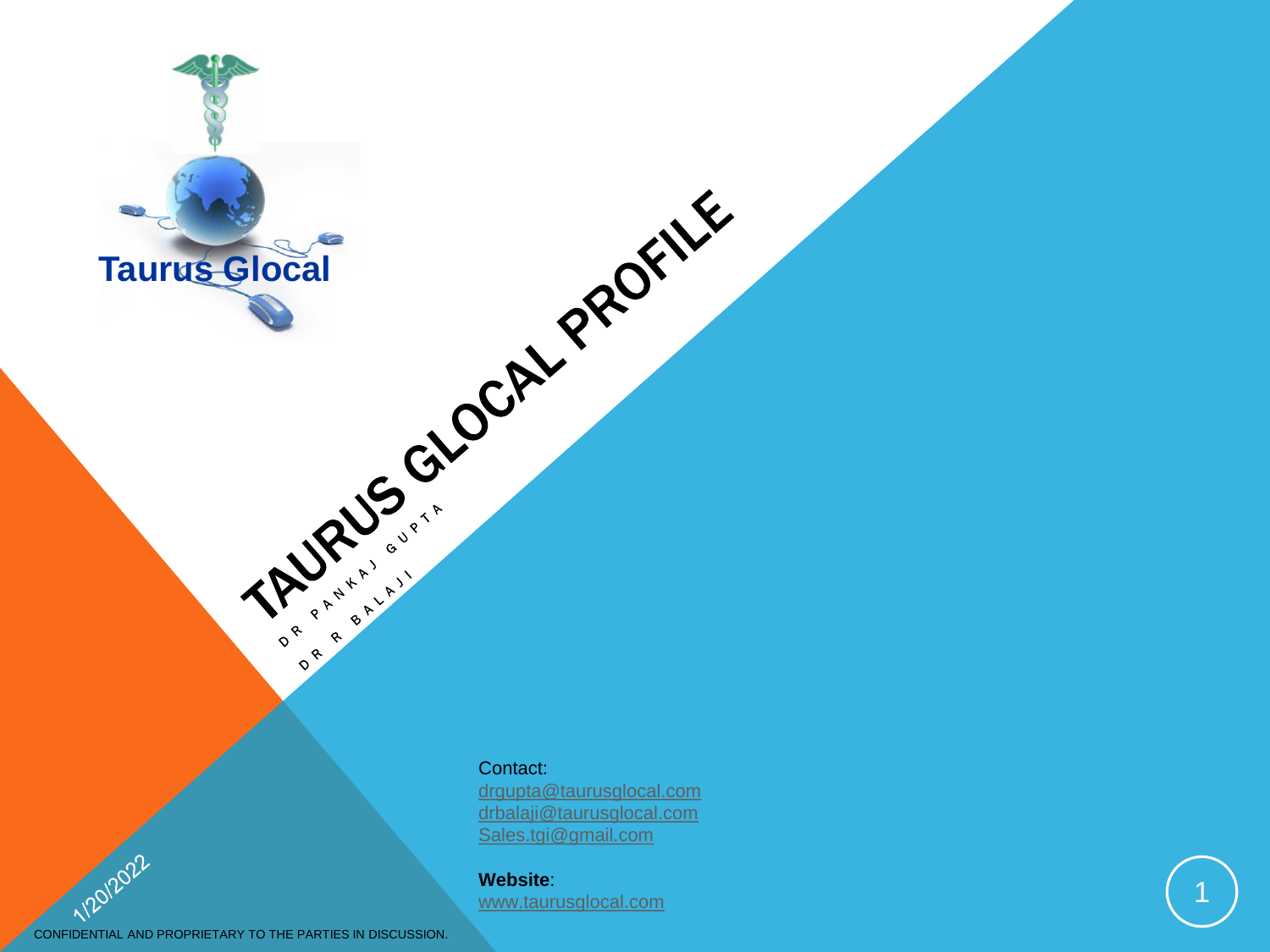## MEDICAL TECHNICAL AND BUSINESS KNOWLEDGE ROLLED INTO ONE SINGLE HARMONIOUS FLOW

Horizontal breadth of the Healthcare Business Knowledge and Experience to understand What needs to be done, Why it needs to be done and the Trends.

> Depth of **Healthcare** Technology in terms of Technical Architects who have spent their life working in Healthcare and can credibly pass off as Healthcare Professionals in a **Healthcare** conference

1/20/2022

Depth of Medical echnology in terms of Doctors and Clinical staff who has spent their life working in **Healthcare** Technology and can have an intelligent technical conversation in a **Technology** conference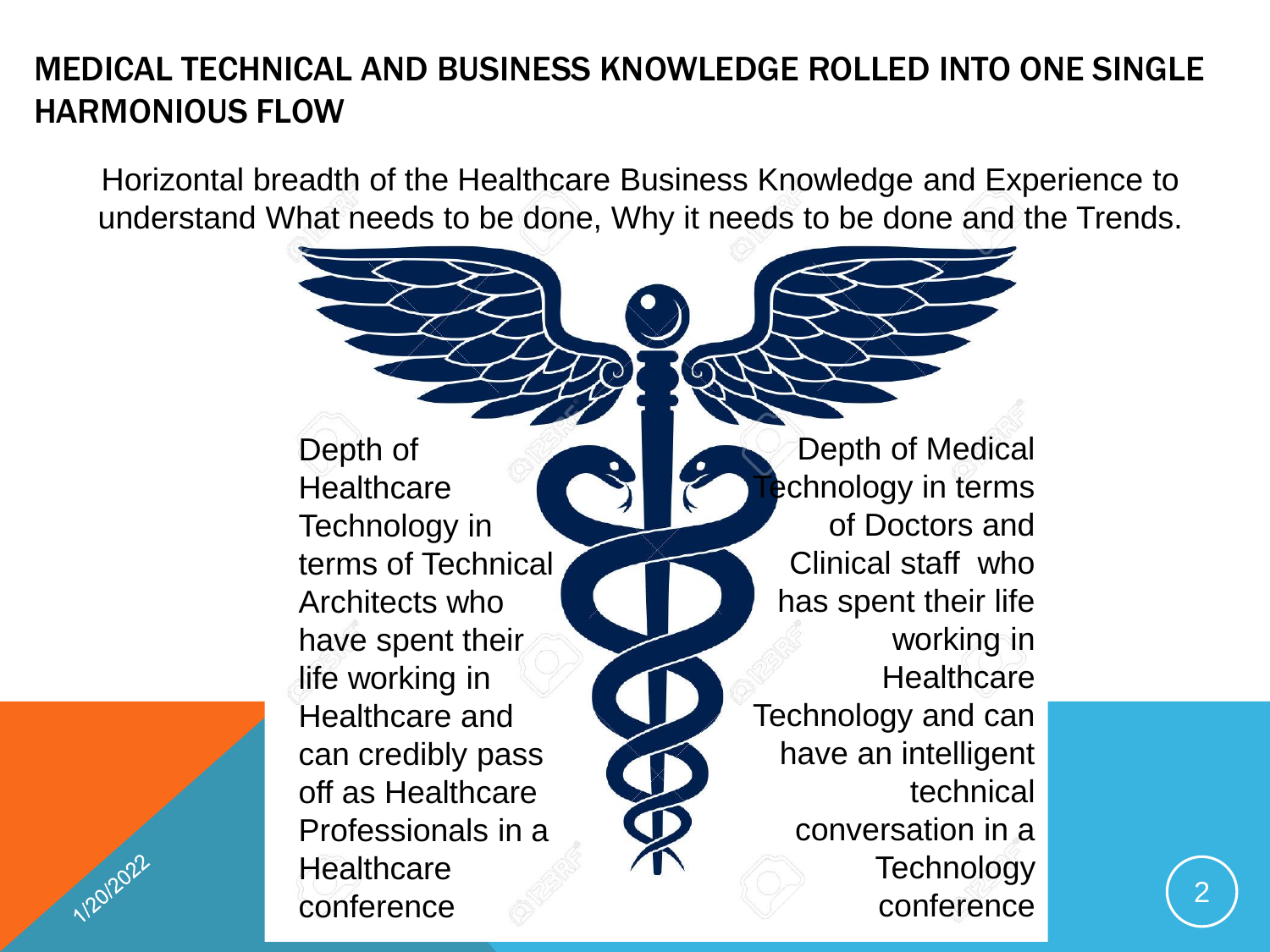#### TG SERVICES PORTFOLIO FOR ASIAN MARKET

#### B R I D G E B E T W E E N V I S I O N A N D E X E C U T I O N

Management and technology consulting by combining deep healthcare expertise with paradigm shifts in strategy, operations, technology and performance management.

#### CLINICAL AND BUSINESS T R A N S F O R M A T I O N T O A C C E L E R A T E R E T U R N S





3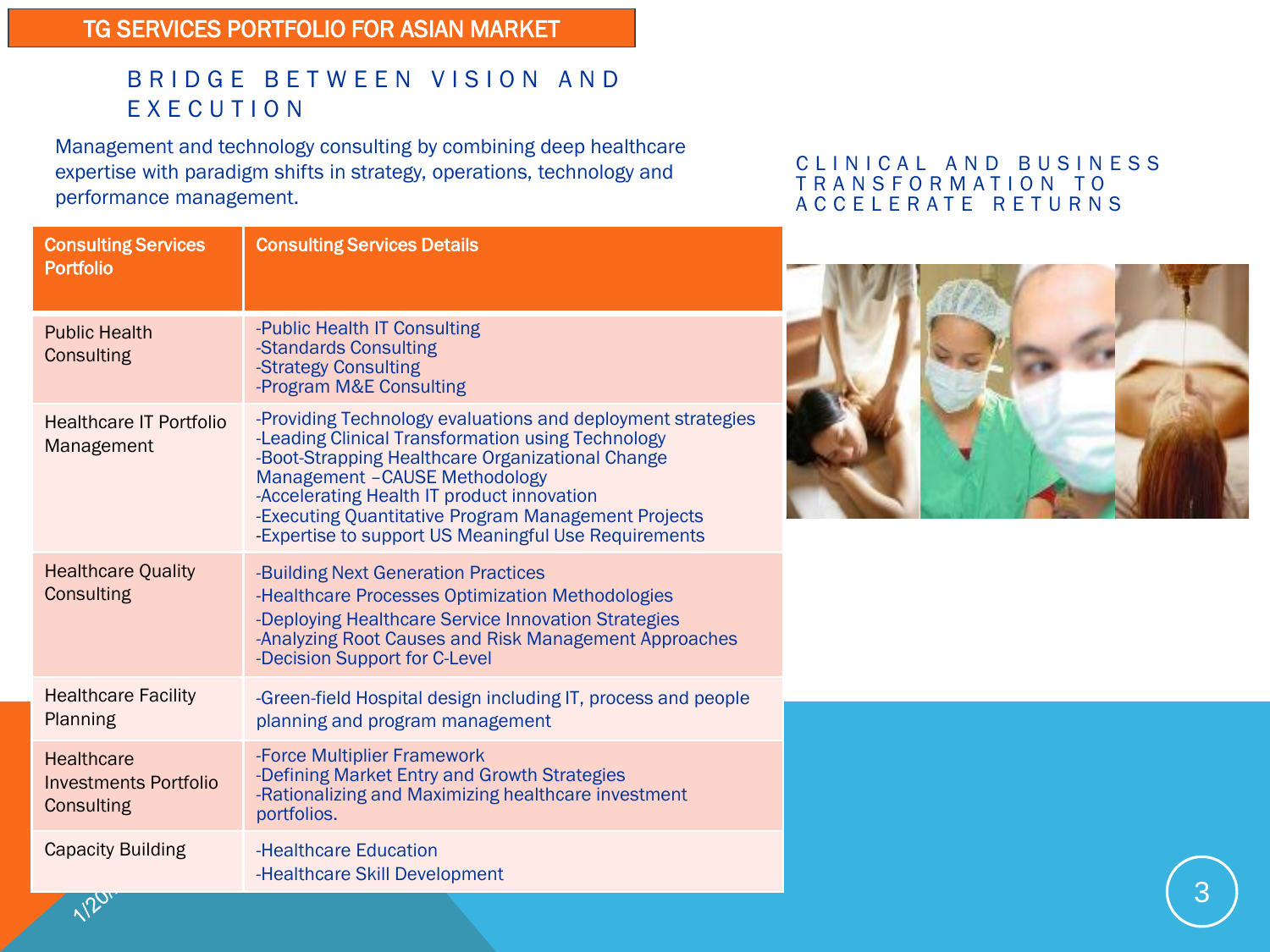### HEALTHCARE-IT STRATEGY WORKSHOP - OVERVIEW

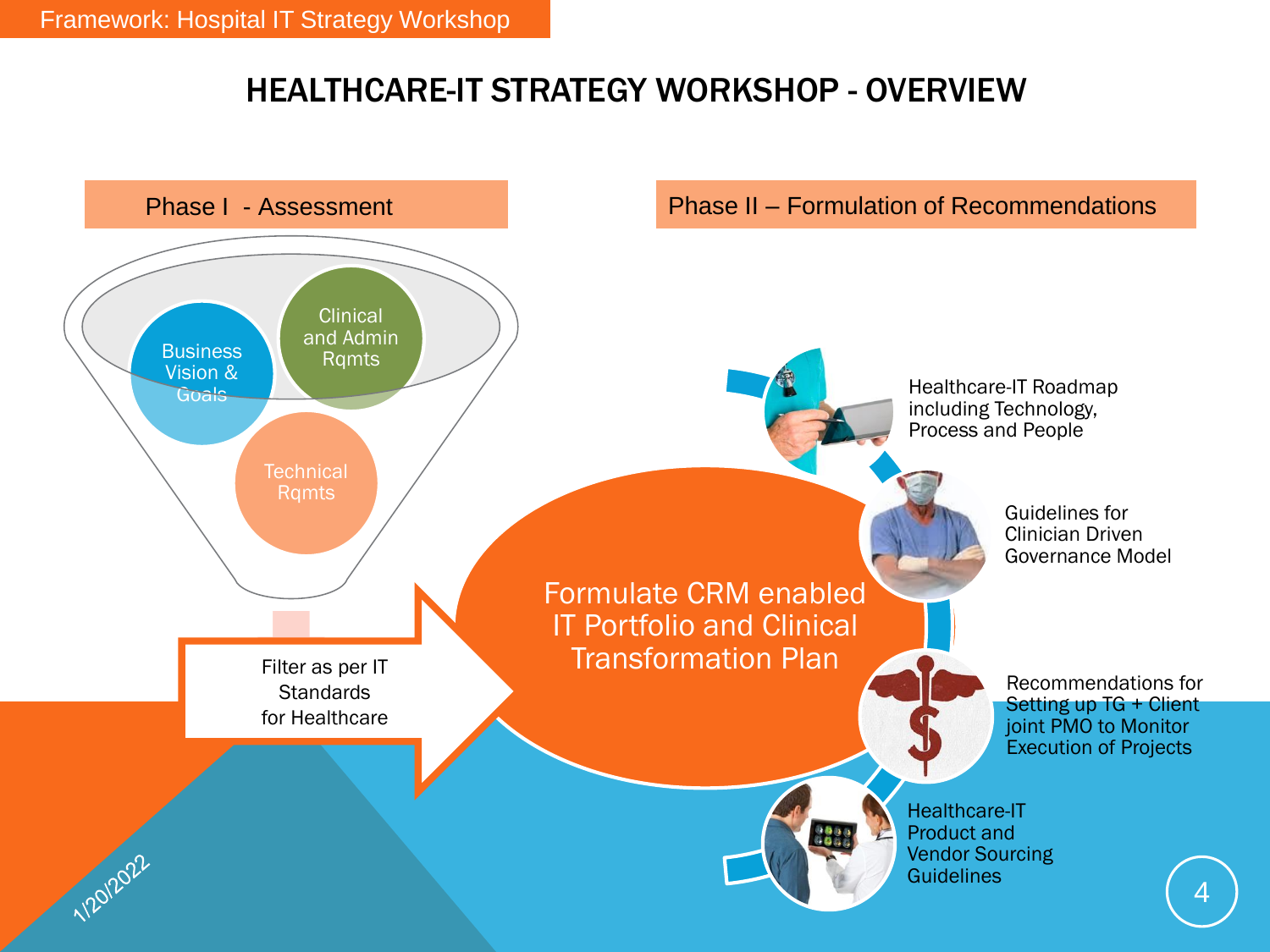## TG FORCE MULTIPLIER FRAMEWORK: HEALTHCARE ECOSYSTEM

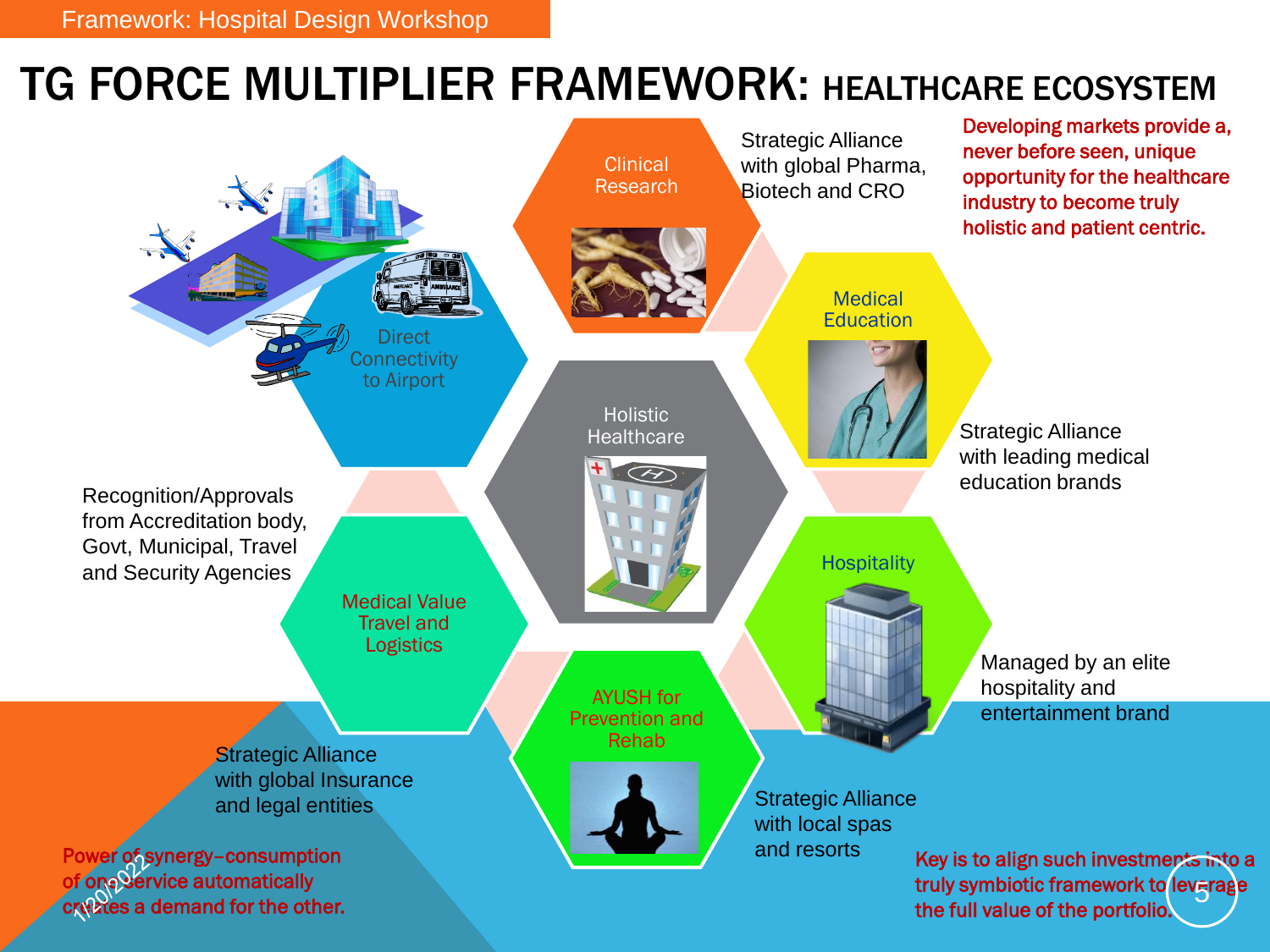## HEALTHCARE TECHNOLOGY AND HEALTHCARE QUALITY PROJECTS DONE BY TG

| <b>PROJECTS*</b>                                                                                                                                                                                                                                                                                                           | <b>CUSTOMER</b>                                                                   |  |  |
|----------------------------------------------------------------------------------------------------------------------------------------------------------------------------------------------------------------------------------------------------------------------------------------------------------------------------|-----------------------------------------------------------------------------------|--|--|
| Public Health IT study done with national health systems resource centre<br>[NHSRC], as a background study for ICT sub-group of Health SIC and<br>inputs to the 12th Plan.<br><b>Consultant for Health Domain Meta Data and Data Standards [MDDS]</b><br>development project with MOHFW, and NHSRC as project secretariat. | <b>MOHFW, Govt of India</b>                                                       |  |  |
| TG has worked with Hospitals for IT Strategy Consulting, PMO, Product<br>Selection, Vendor Selection, Change Management                                                                                                                                                                                                    | <b>Rajiy Gandhi Cancer Institute</b><br>and Research Centre<br>NH Narayana Health |  |  |
| Worked with Angel Funds and large PE/VC, to advise on their Healthcare<br>investments in India.                                                                                                                                                                                                                            | Seiler Holdings<br>NORWEST VENTURE PARTNERS                                       |  |  |
| TG has worked with Chain of Clinics for IT Strategy Consulting, PMO,<br><b>Product Selection, Vendor Selection, Change Management</b>                                                                                                                                                                                      | blue cap<br>NATIONWIDE                                                            |  |  |
| Indian Cancer Society Delhi Branch has appointed TG as the Comptroller<br>of Data and IT Systems                                                                                                                                                                                                                           | <b>INDIAN CANCER</b><br>DELHI<br><b>SOCIETY</b>                                   |  |  |
| TG is working in healthcare management education: Dr Gupta has been<br>on the academic advisory board of international institute of healthcare<br>management and research [IIHMR] Delhi and is a visiting faculty to Apollo<br>Medvarsity and Chitkara University.                                                         |                                                                                   |  |  |
| TG has been doing product management consulting for consolidating the<br><b>Healthcare Application portfolio of TCS</b>                                                                                                                                                                                                    | <b>TATA CONSULTANCY SERVICES</b>                                                  |  |  |
| Advisors to the Board of Top 3 Hospital Chains in Saudi Arabia and PMO<br>for building and commissioning 3 new Hospitals.                                                                                                                                                                                                  | Cant Disclose Name due to NDA                                                     |  |  |
|                                                                                                                                                                                                                                                                                                                            |                                                                                   |  |  |

TG believes in a Partner Ecosystem based on trust and integrity. TG treats all its vendors, collaborators and customers as valuable partners.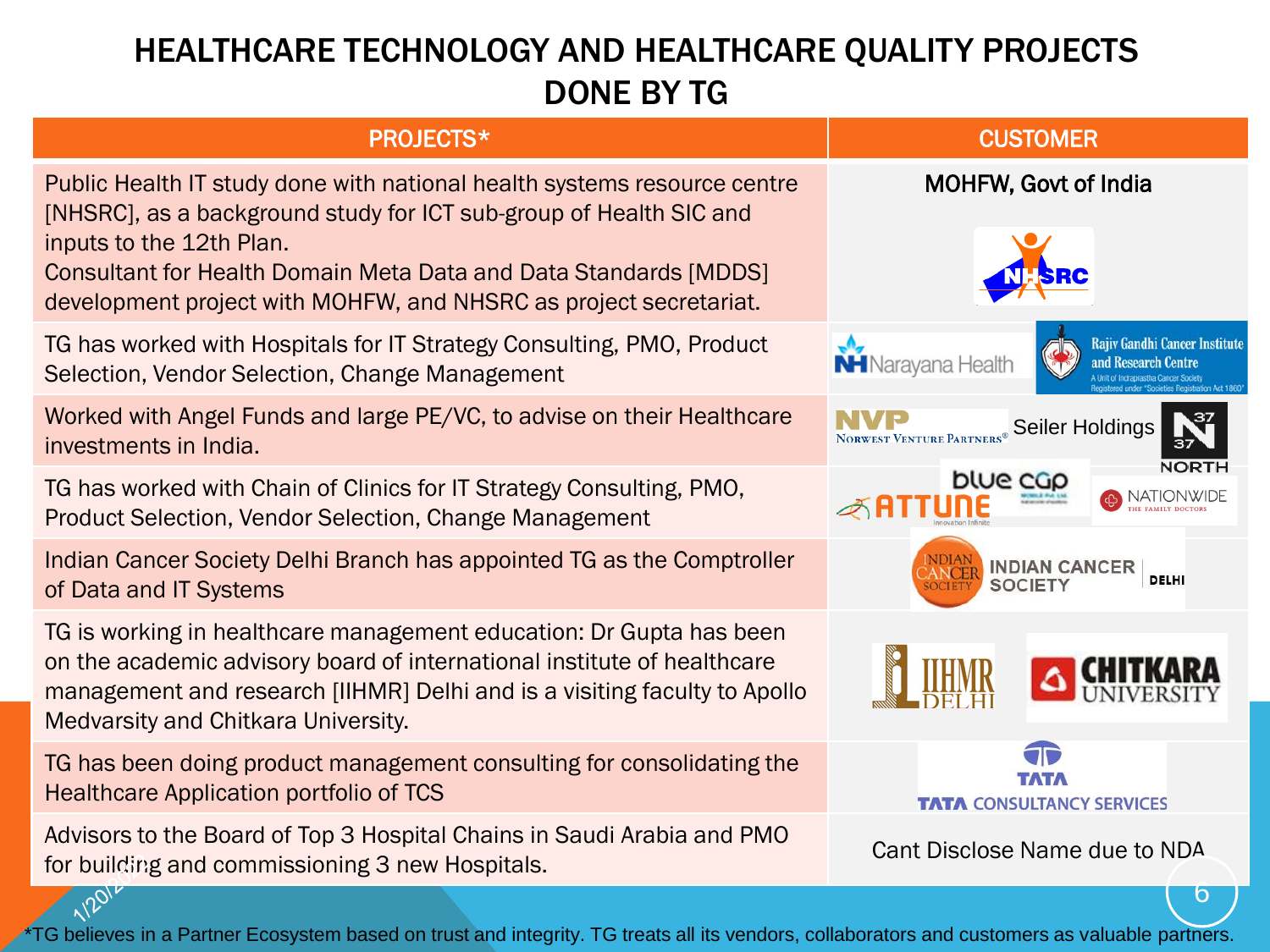# CASE STUDY 2 – A LARGE HOSPITAL CHAIN OF 3 HOSPITALS OVER 300 BEDS EACH IN RIYADH

### WHAT –

Engaged by the Chairman's Office to setup a high profile PMO to evaluate the expansion plans of the Hospital Chain

This includes Building Design, Architecture, Project Plans, Equipment Planning, IT infrastructure, IT Applications portfolio and the related Financials

### WHY –

- Key Objective is to stop the bleeding of cash that has been happening due to ad hoc working without proper planning.
- Reinstall the Confidence and Credibility of the Hospital Management as it got dented due to excessive bleeding of cash in the expansion program

### HOW –

- Get an external Expert team consisting of Hospital Architects, Process Experts and IT Experts to Validate the Strategy, Design, IT, Process, Plans and Financials
- Structured Workshops in Dubai and Riyadh to study the documentation in detail. Extended Interviews of the relevant stakeholders including the CxO and the Board members.
- Setup a joint high powered PMO under the Chairman's office to implement all the changes
- Structured Planning for Medical Devices ICU, ECG, EEG, LIMS, Lab Analysers, CT, MRI, Modalities, RIS, PACS, Surgery, Scopes, Nursing Devices, BCMA, CPOE, CRM.

- The internal teams, processes, templates and tools got developed to manage the Expansion program.
- The bleeding of Cash slowed down. It could have stopped but the Chairman couldn't implement all recommendations due to cultural issues.
- The organization saved \$ 27 Million due to the suggested changes over 2 years period.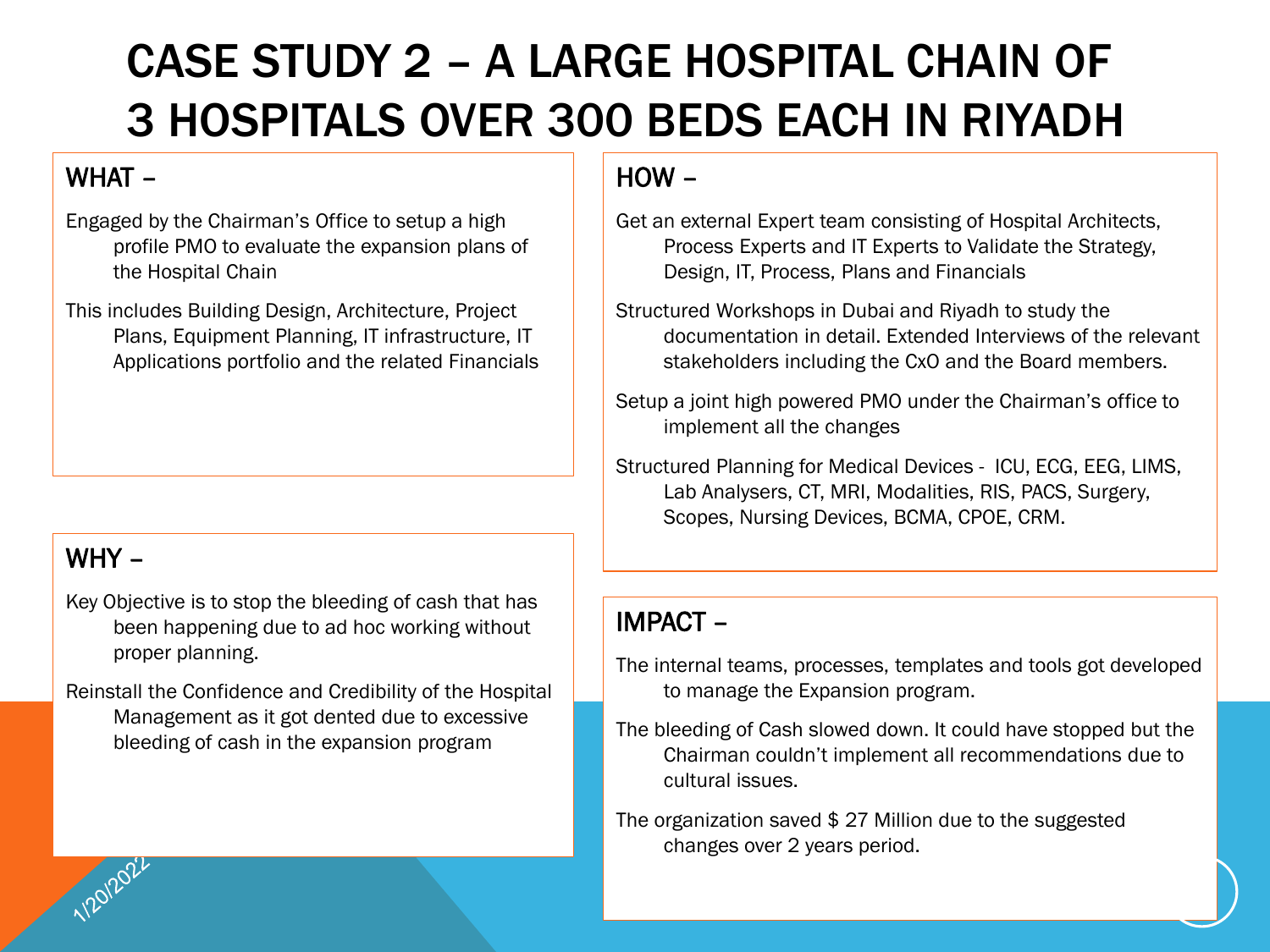# CASE STUDY 3 – A LARGE HOSPITAL CHAIN OF 3 HOSPITALS OVER 300 BEDS EACH IN JEDDAH

#### WHAT –

Engaged by the Chairman's Office to study the Hospital expansion program and validate the IT Roadmap.

Develop the Clinical Transformation plan

Provide Validations and/or Recommendations about the way forward in terms of Fully Digital Hospital Design

### WHY –

Chairman has invested \$ 7 Million into 2 HIS products A and B, where B was designed to replicate A. Also B was to be developed in new Digital technology and replace A.

Whereas both A and B took different paths and diverged so much from each other that the whole investment seems to be at risk.

The A product team and the clinical staff has fallen in love with the product A.

### HOW –

- Get an external Expert team consisting of Hospital Process Experts and IT Experts to Validate the Strategy, Design, IT, Process, Plans and Financials
- Structured Workshops in Dubai and Jeddah to study the documentation in detail. Extended Interviews of the relevant stakeholders including the CxO and the Board members.
- Setup a joint high powered PMO under the Chairman's office to implement all the changes
- Structured Planning for Medical Devices ICU, ECG, EEG, LIMS, Lab Analysers, CT, MRI, Modalities, RIS, PACS, Surgery, Scopes, Nursing Devices, BCMA, CPOE, CRM.

- The internal teams, processes, templates and tools got developed to manage the Expansion program.
- The Hospital Board got a framework for making a decision on the HIS and Digital Hospital Design.
- The A product team and the clinical staff has fallen in love with the product A. Hence rip and replace isn't an option. Gradual upgrades are planned on the product B over 3-4 years.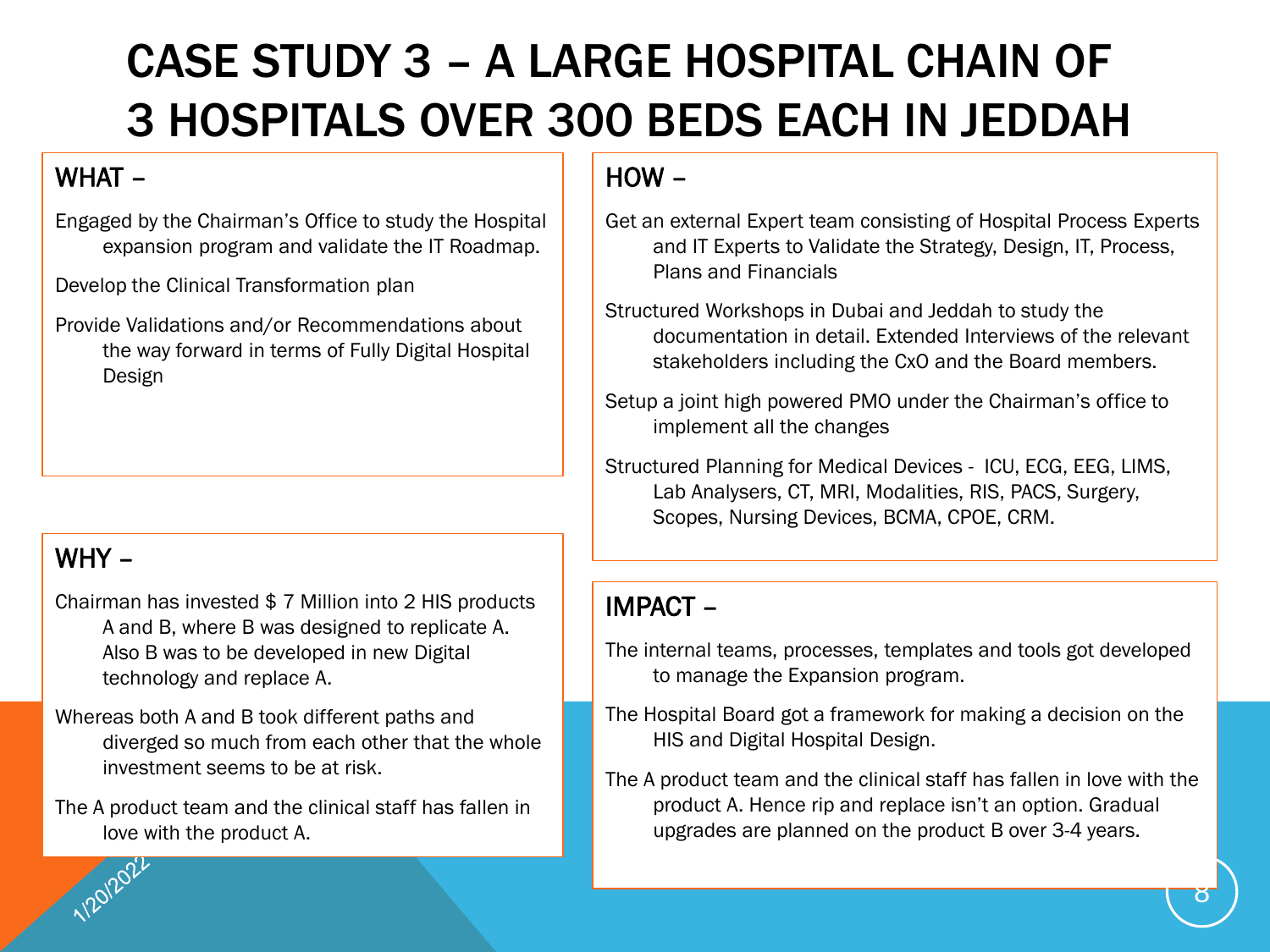# CASE STUDY 4 – RGCI CANCER HOSPITALS

#### WHAT –

TG was engaged as a Consultant to design, build and implement a Tele-Radiology system

Convert the existing Radiology unit to a commercially viable Tele-Radiology centre

#### WHY –

- RGCI anyways gets a lot of requests for Radiology reads and second opinions on Cancer diagnosis.
- RGCI wants to convert it into a profit centre and a viable business model not only for 1 location but for multi-locations.

#### HOW –

- TG worked with clinicians, staff and administrators to standardize the Tele-Rad processes and prepare the ground for IT implementation.
- TG wrote the RFP, floated the RFP, evaluated the responses, Selected the vendor.
- TG setup the PMO to oversee the implementation and change management.

- Replaced the legacy RIS/PACS with a Tele-Rad capable RIS/PACS on the private cloud. The product can share data across locations.
- Now RGCI has the technical and process standardization for Tele-Rad. Pending a Board decision to approve the business case to make Tele-Rad a profit centre or keep it as a service inhouse.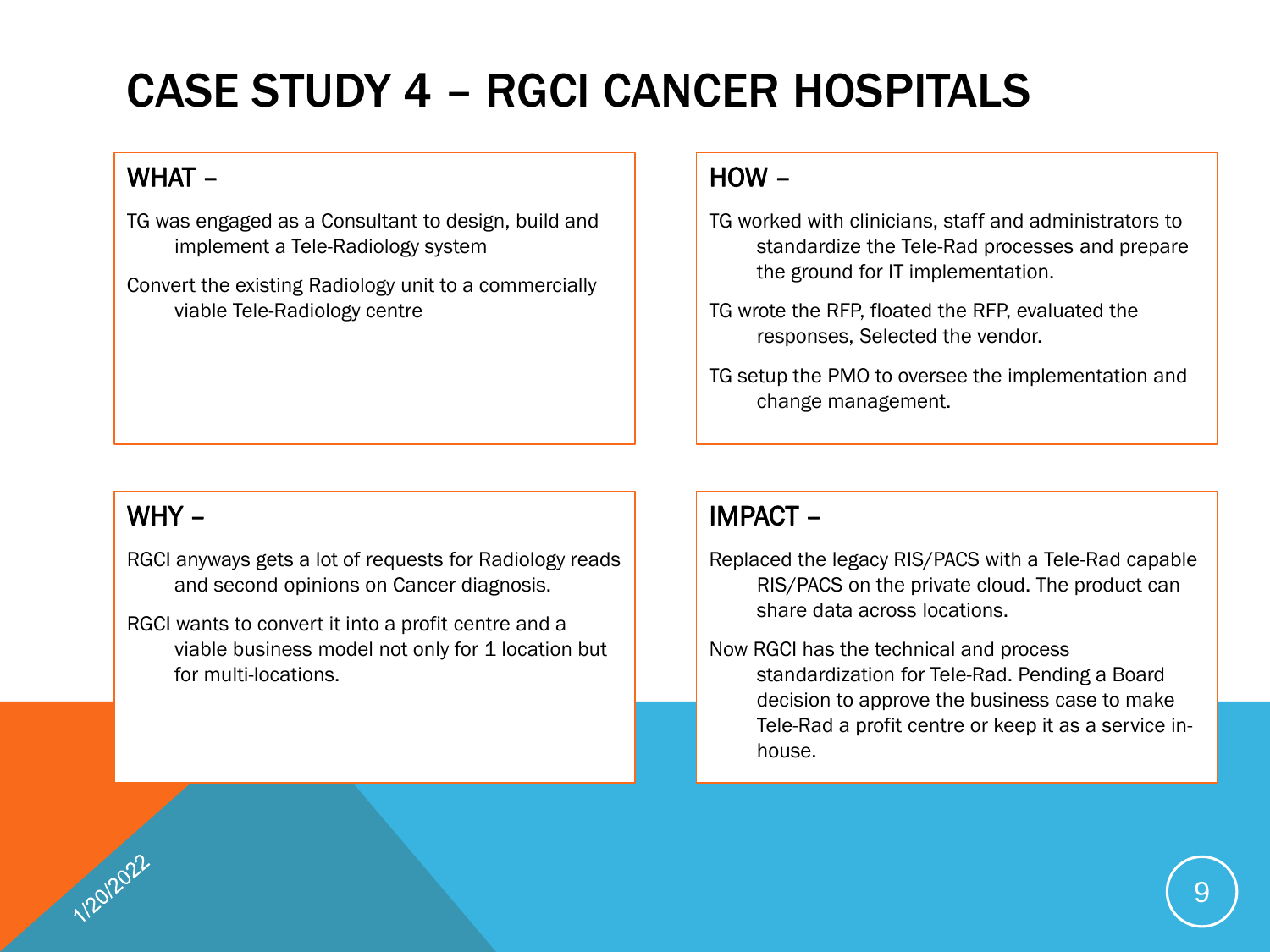## CASE STUDY 5 – NXXXXXXA HXXXXXXXXXA HOSPITALS

#### WHAT –

TG outsourced the CMIO office from NH.

TG was engaged to provide strategic inputs for standardizing the processes to enable the design and implementation of a clinical decision support system.

### WHY –

- NH believes that clinical processes need to be streamlined, and documented before designing and implementing a clinical decision support system.
- Only a Techno-Functional expert can look at the clinical and hospital processes and design a Healthcare-IT system suited for the processes.

#### HOW –

TG worked with clinicians, staff and administrators to standardize the hospital processes and prepare the ground for IT implementation.

TG helped NH create a Techno-Functional team from within NH.

TG selected and engaged external vendors for design and development – SI, Products and US university.

Structured Planning for Medical Devices - ICU, CCU, Emergency, ECG, EEG, LIMS, Lab Analysers, CT, MRI, Modalities, RIS, PACS, Surgery, Scopes, Nursing Devices, BCMA, CPOE, CRM.

#### IMPACT –

Design of a clinical decision support system is ready

Development will be done by an SI partner

US university will help implement, test, improve and adopt the product on a global level

10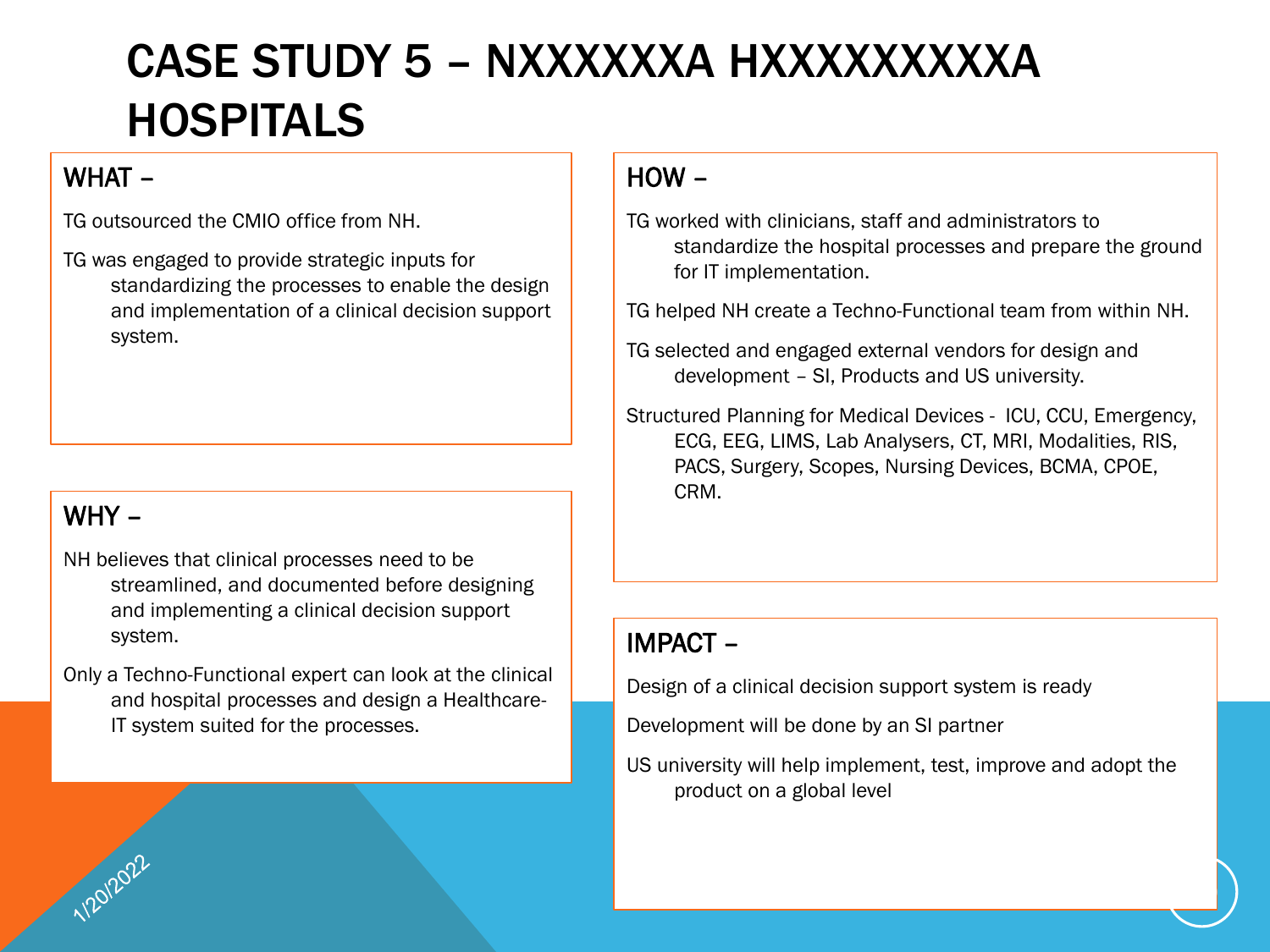# CASE STUDY 6 –NATIONWIDE CHAIN OF CLINICS

#### WHAT –

TG is engaged with NW to setup the IT roadmap

- TG is doing the PMO for selection of products/vendors for implementation and support of the IT Roadmap
- TG is also helping NW standardize and document their operations and clinical processes.

#### WHY –

NW has a target of rapidly growing, and that growth cant be achieved without commensurate IT setup.

NW needs external help from experts for process and IT consulting. NW doesn't have the IT skill sets and bandwidth to do all of this internally.

#### HOW –

- TG engaged with NW and put together a complete IT roadmap for NW to be rolled out in 3-4 phases.
- TG has setup a PMO with Techno-Functional and Project management experts for product/vendor selection.

TG is defining SLAs and Support model

Structured Planning for Medical Devices - ECG, LIMS, Mobile Lab Devices, X-Ray, RIS, PACS, Minor Surgery, Scopes, Nursing Devices, CPOE, CRM, Home Visits, Remote Monitoring.

#### IMPACT –

An IT product based roadmap has been built to support NW grow to a chain of clinics across India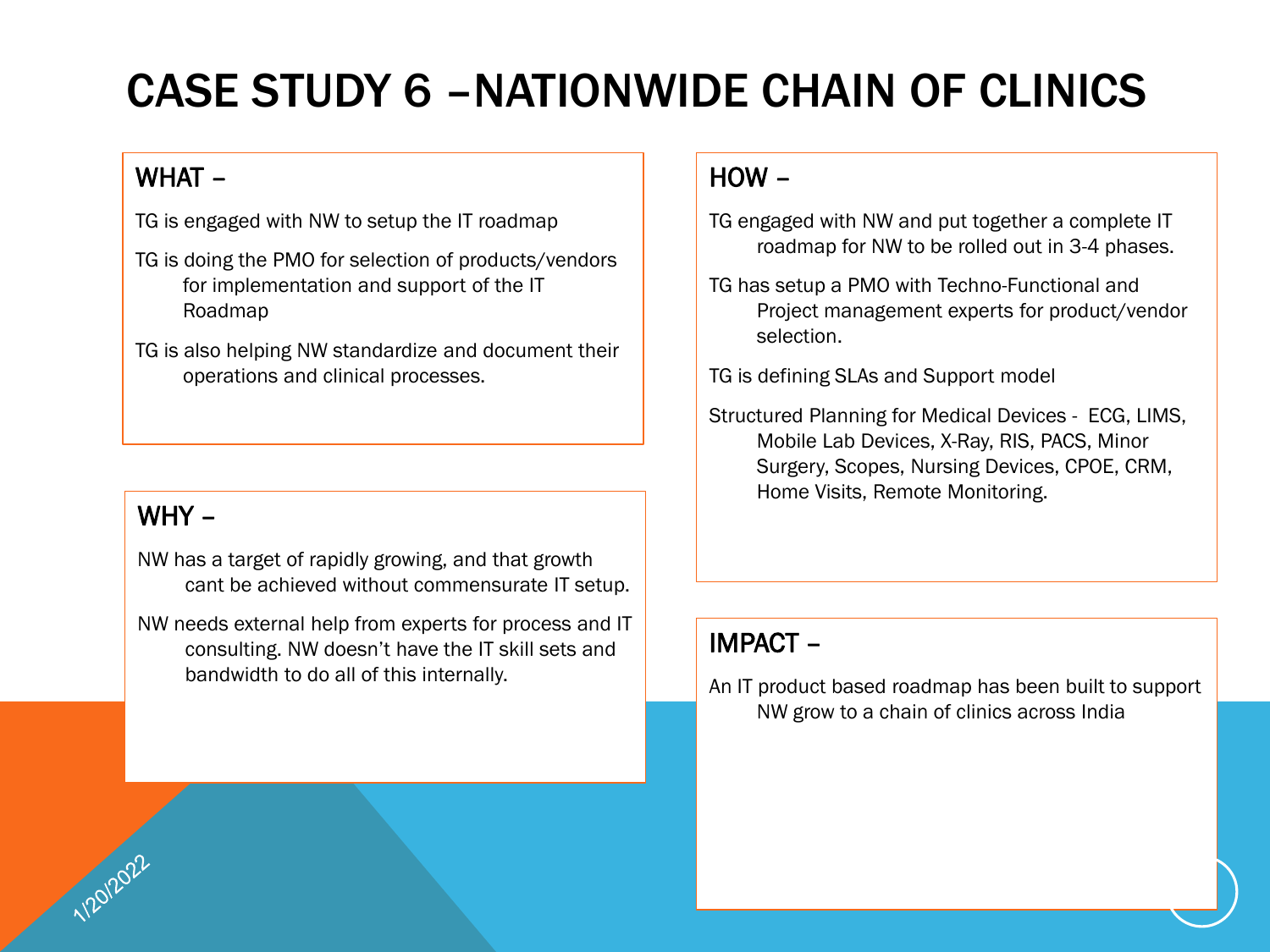# CASE STUDY 7 : MDDS HEALTH DOMAIN STANDARD

- o MDDS is an initiative taken by Department of Electronics and Information Technology (DeitY) to promote the growth of e-Governance within country by establishing interoperability across e-Governance applications. This will help in semantic standardization and when aligned with the integration solutions will ensure interoperability among disparate systems.
- o MoHFW engaged Taurus Glocal Consulting and UHG to write the MDDS for Health Standard. This has now been approved and rolled out.
- $\circ$  National Identification Number for Healthcare Facilities of India [NIN HFI] is based on MDDS
- o IHIP Health Information Exchange will be based on MDDS for Health

#### Building Blocks of MDDS Health Domain

- o The health domain landscape are broadly divided into *39 Entities*.
- o These entities are described and qualified with the help of *1077 Data Elements*.
- o Values of Data Elements are categorized under *Data Elements (735), Values List (201) & Code Directories (141)*
- o *Meta Data* are constructed to define *each Data Element and Code Directory* to establish Interoperability Standards
- o Interoperability Standards

1/20/2022

o Reference Architecture for Interoperability

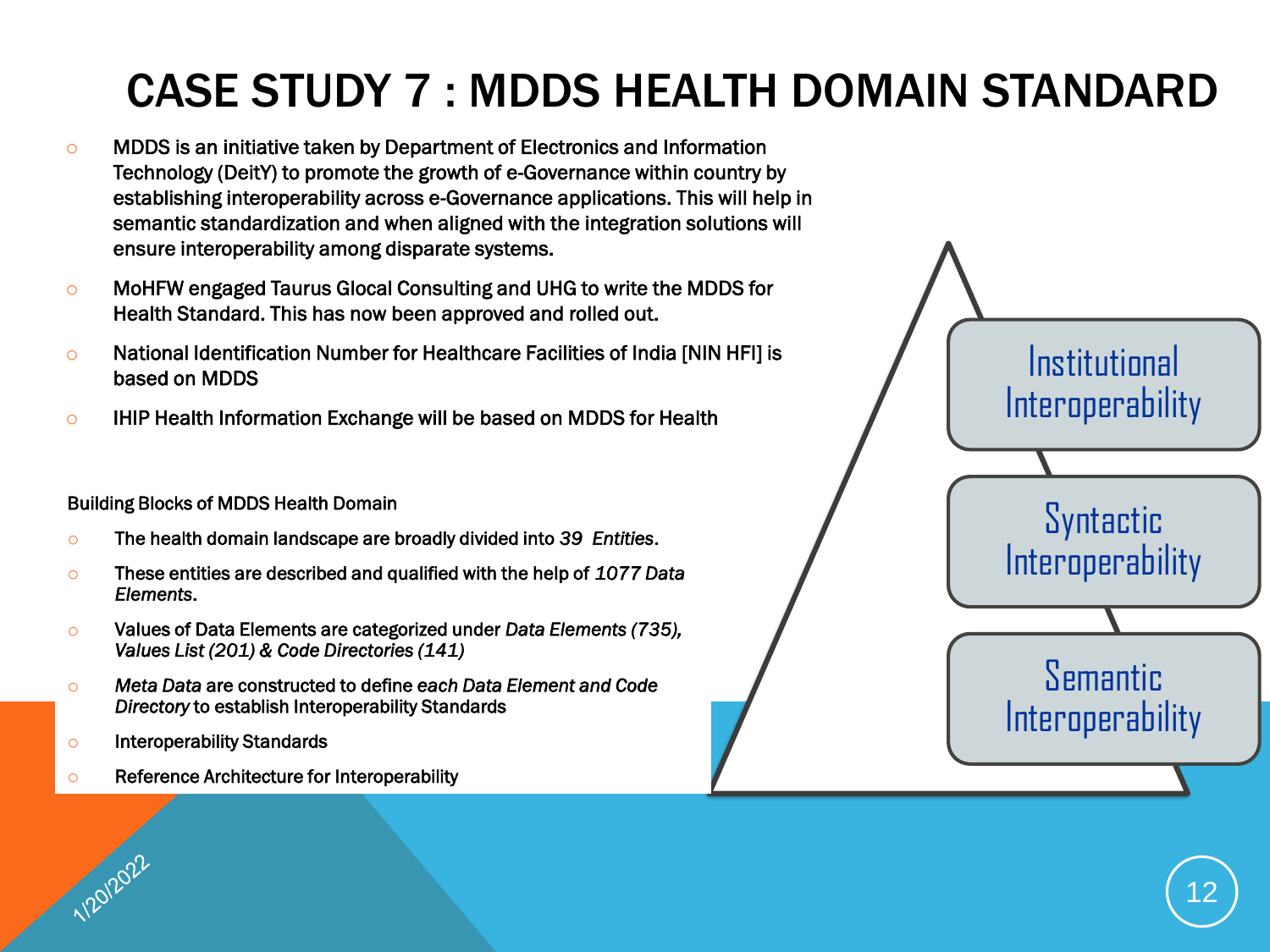# CASE STUDY 8 – PUBLIC HEALTH IT STUDY REPORT WITH NHSRC, GOVT OF INDIA

#### WHAT –

- This is an assessment of public health IT systems in India.
- It is an attempt to learn from the past, look forward and leap ahead. The findings and recommendations will feed into the 12th Plan and the ICT sub-group of the Healthcare SIC.

#### HOW –

- While it was not possible to study every system existing, we have picked up a representative set that was diverse enough to extract critical findings that need urgent attention.
- Systems studied: RCH Systems Web portal, MCTS, DHIS; National Health Programs – IDSP, Malaria, NACO; State IT Systems – HMIS TN, eMamta Gujarat, AP public health IT.

#### WHY –

In the absence of any national guidelines for ICT in public health, various national programs and States have taken the lead in building their own IT systems. However most of them have not achieved their own objectives. The adoption of these systems fell after the initial surge. They have become islands of data collection systems that don't talk to each other.

- The report formed the basis for the ICT sub-groups report to the Health sector innovation council.
- Most of the recommendations were adopted by the Health sector innovation council
- The team got an opportunity to present the findings to the Planning commission. Many recommendations got included in the  $12<sup>th</sup>$  plan.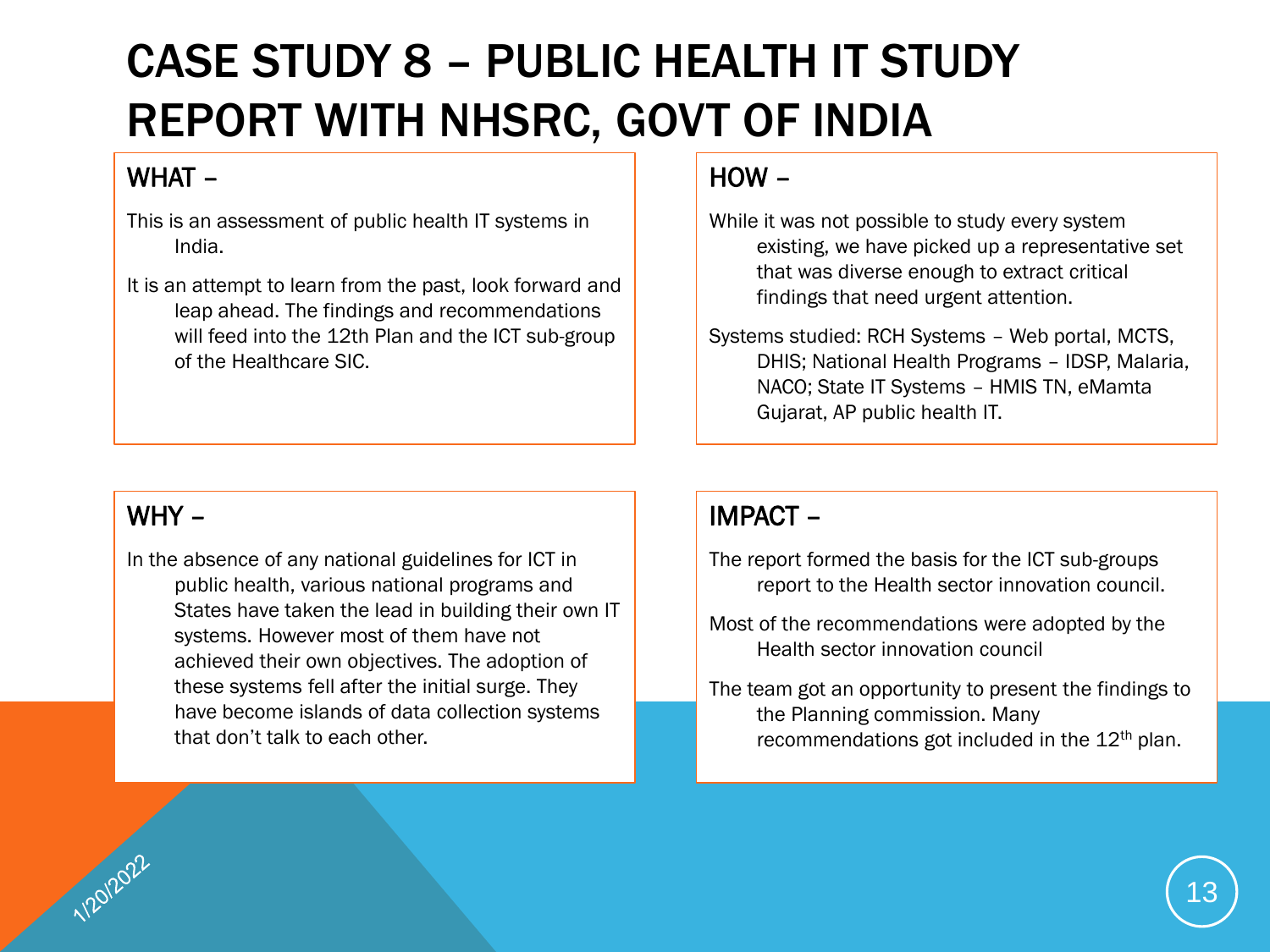# CASE STUDY 9 – INDIAN CANCER SOCIETY DELHI

### WHAT –

TG is the Comptroller of Data for ICS.

- TG is helping ICS for deriving information out of data collected in screening.
- TG is trying to solve the Treatment Compliance and Drug counterfeit issues of Cancer.

#### HOW –

- TG has implemented opensource EMR on the cloud and automated the screening process.
- TG is enabling ICS for implementing Teleradiology solution such that the images from the mobile vans can be reported remotely.
- TG is implementing CRM for improving engagement with people who have been screened.

#### WHY –

Drug Counterfeit and Treatment Compliance is a major issue in Cancer.

Need to engage better with the community.

Need to create an Ecosystem for Cancer including screening, treatment, pharma, insurance and Govt.

### IMPACT –

The real impact is yet to be seen. It is a long drawn process to be achieved over many years.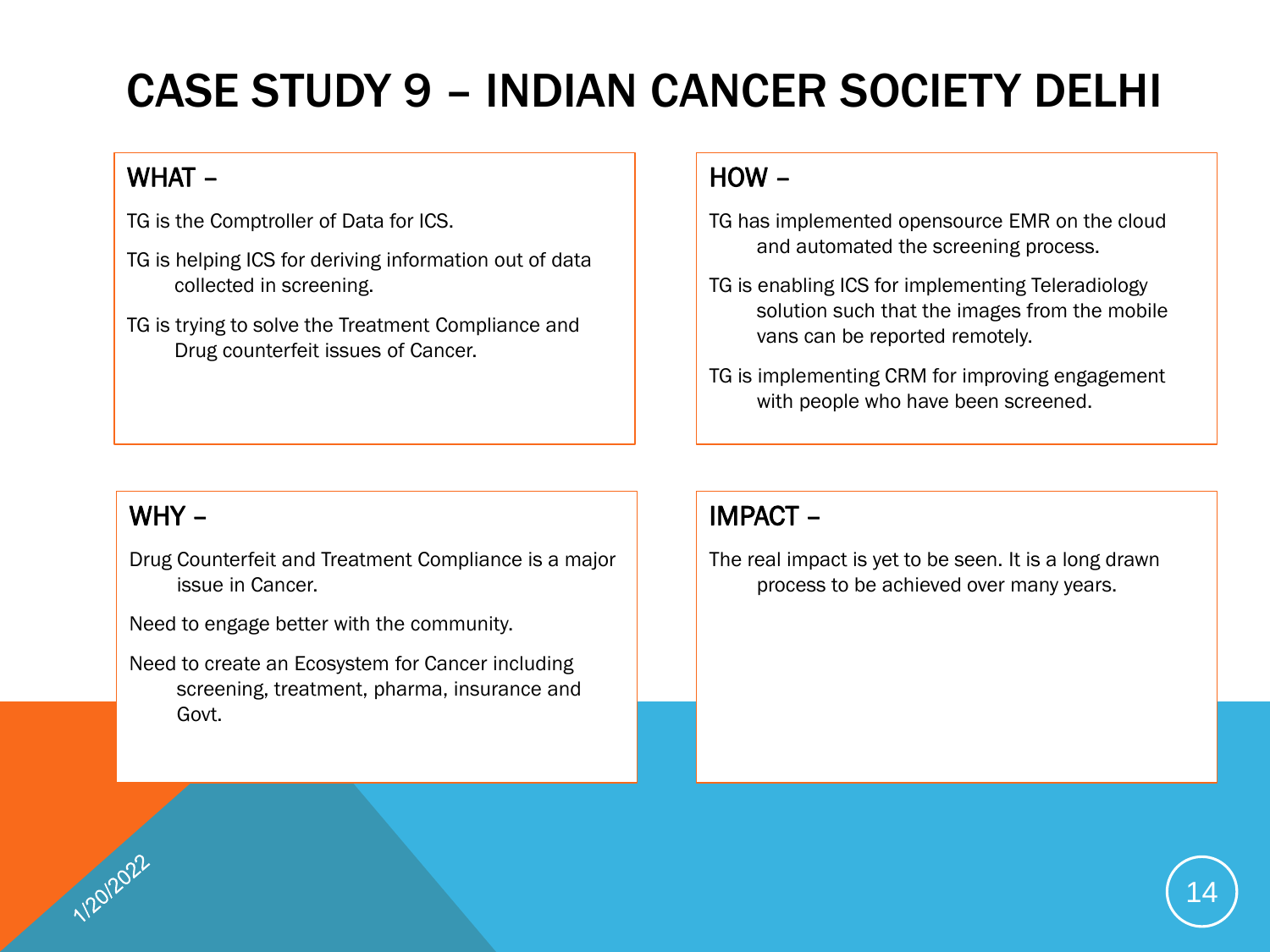# CASE STUDY 10 – A LARGE INDIAN IT SERVICES MAJOR'S HEALTHCARE DIVISION

### WHAT –

- Product Strategy Consulting, Product Management Consulting, Useability Consulting
- Process Standardization and KPI Definitions for their **Customers**
- Large Complex RFP Response Management across multiple geographies and multiple International **Partners**
- For a Medical Device Customer Strategy Consulting (Business, Service and Technology)

#### WHY –

Need to consolidate Healthcare projects spread across verticals and horizontals in the organization

Need to develop product driven services. Hence build Healthcare Products and Platforms capability

#### HOW –

- TG was engaged as a strategic advisor at the Top Leadership level.
- TG's Partner was embedded inside the customer organization for over 1.5 years.

### IMPACT –

The internal teams, processes, templates and tools got developed to manage the Healthcare products, platforms and customers.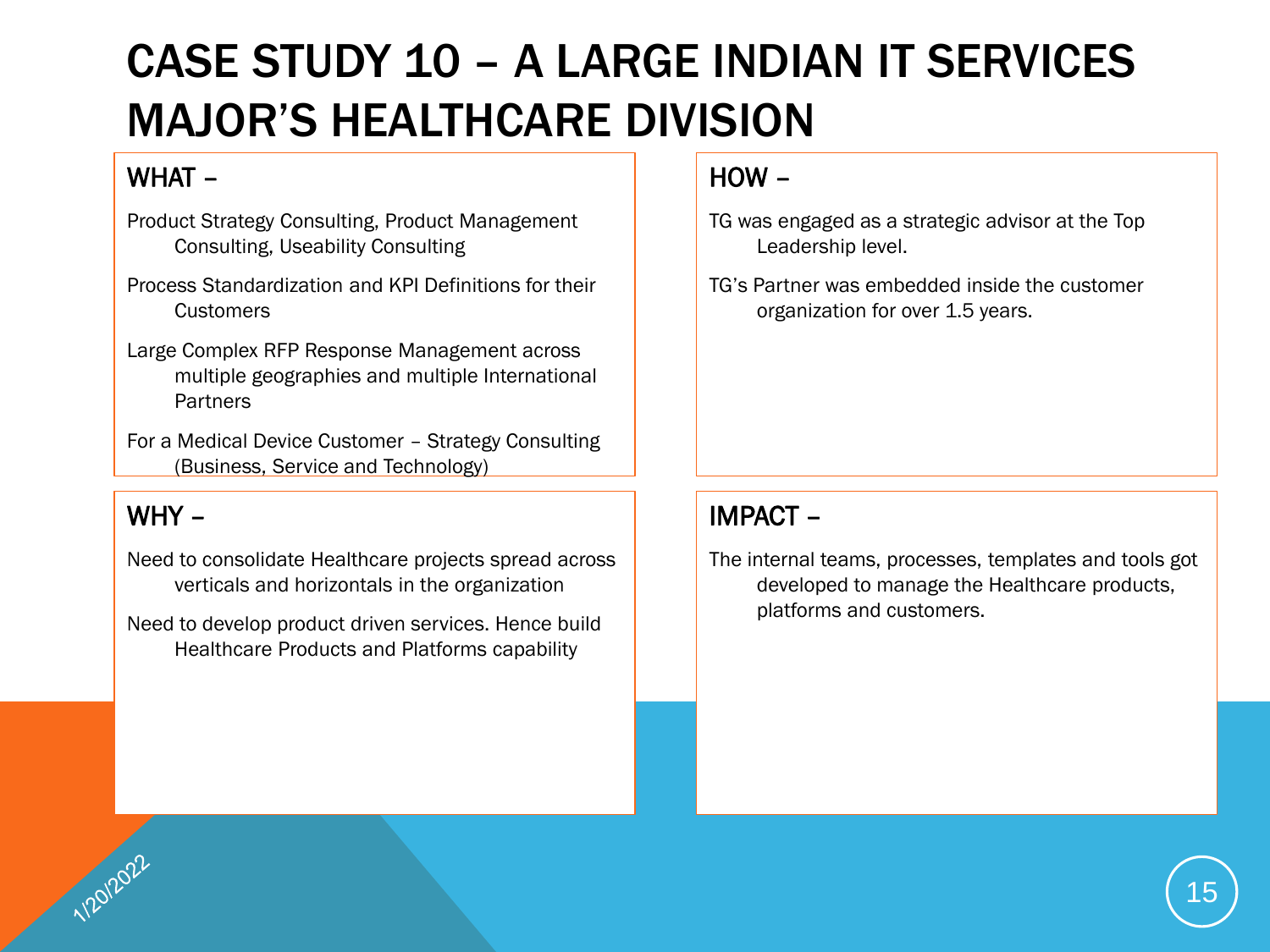

Taurus Glocal Cock of Registration

[drgupta@taurusglocal.com](mailto:drgupta@taurusglocal.com) [drbalaji@taurusglocal.com](mailto:drgupta@taurusglocal.com) [Sales.tgi@gmail.com](mailto:Sales.tgi@gmail.com)

#### **Website**: [www.taurusglocal.com](http://www.taurusglocal.com/)

CONFIDENTIAL AND PROPRIETARY TO THE PARTIES IN DISCUSSION.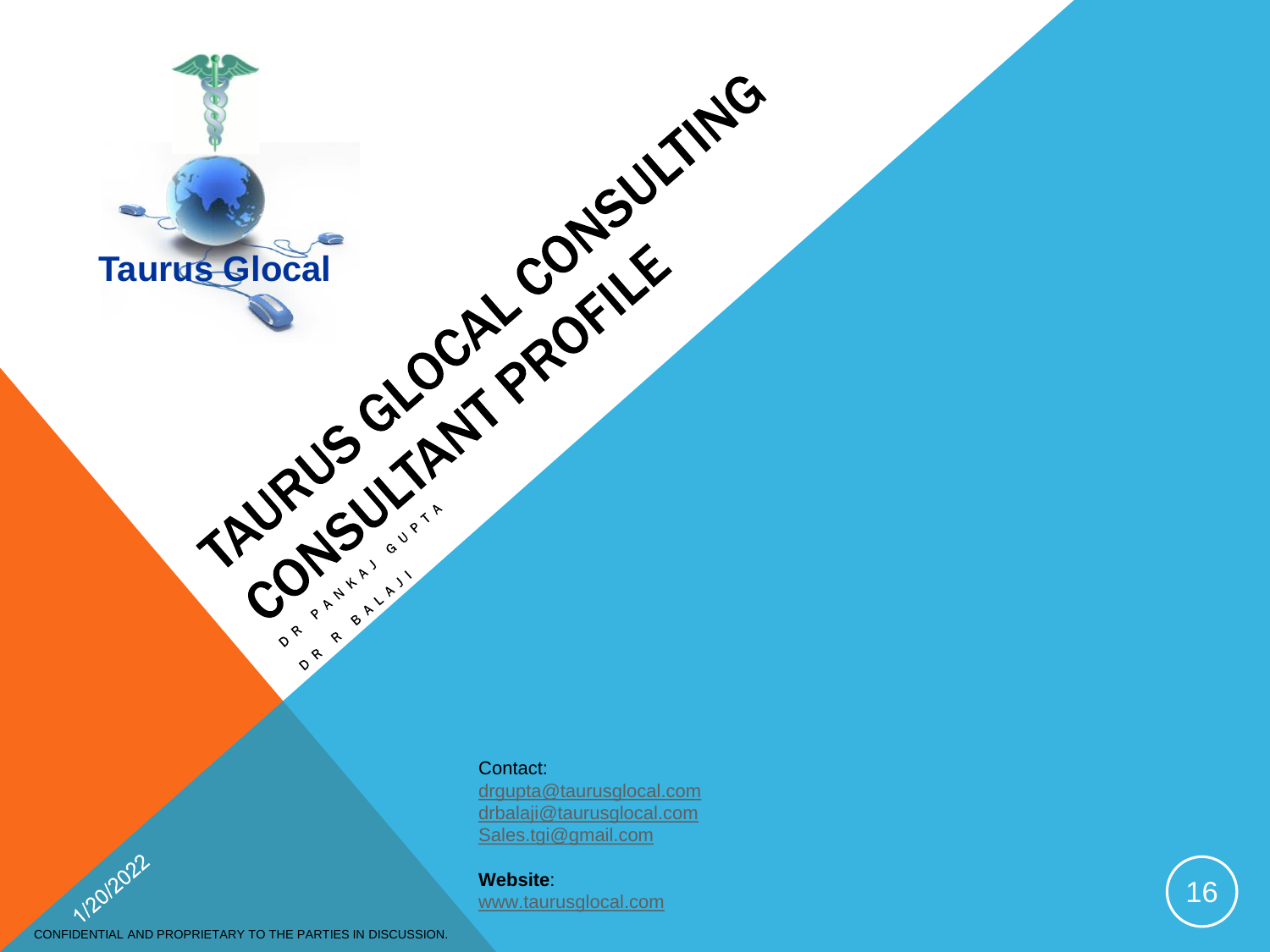#### DR R BALAJI

20 January L

Dr Balaji has over 2 decades of experience in Clinical practice, hospital management, clinical research and Healthcare-IT.

He has worked across APAC and Europe ; representing both healthcare providers and vendors in the healthcare IT industry .

> Dr Balaji is skilled in management and technical solutioning in diverse areas of healthcare and technology domains.

He has an MD in Family Medicine as well as Postgraduate academic qualifications in Technology Management

He is also currently a member of the University of Missouri's Healthcare R&D Advisory Board. As a founder of Taurus Glocal Consulting Dr Balaji leverages healthcare business knowledge and technology insight to provide business transformation across all healthcare stakeholders.

He has led a wide variety of healthcare business transformation and innovation related consulting engagements across the globe including Clinical transformation of Parkway Hospital Group Singapore using IT as a change agent.

He has worked within all areas of healthcare technology ranging from design and development to product strategy, healthcare IT strategy and Hospital IT department management. He has been associated with leading the development and implementation of innovative and cutting edge clinical information systems and clinical decision support systems for a number of hospitals in Singapore. This included working with Health Informatics Standards such as HL7, ICD9,ICD9 CM, ICD10, SNOMED, LOINC, DICOM, Good European Health Record and others. He has also ideated a number of solutions in Infosys.

His experience spans a diverse range of technology evaluations and deployments, ranging from IT infrastructure, databases, operating systems and development platforms to HIS, EMR and Clinical Decision Support systems.

Dr Balaji has practiced paediatrics , running paediatric hospitals and Level III intensive care units as well as conducted clinical research in India. He has published articles in the Journal of Allergy and Immunology.

He has undertaken a number of courses in Knowledge Engineering from the National University of Singapore covering diverse expert system technologies, such as genetic algorithms, constraint programming, case based reasoning, rule based engines, neural networks and machine learning.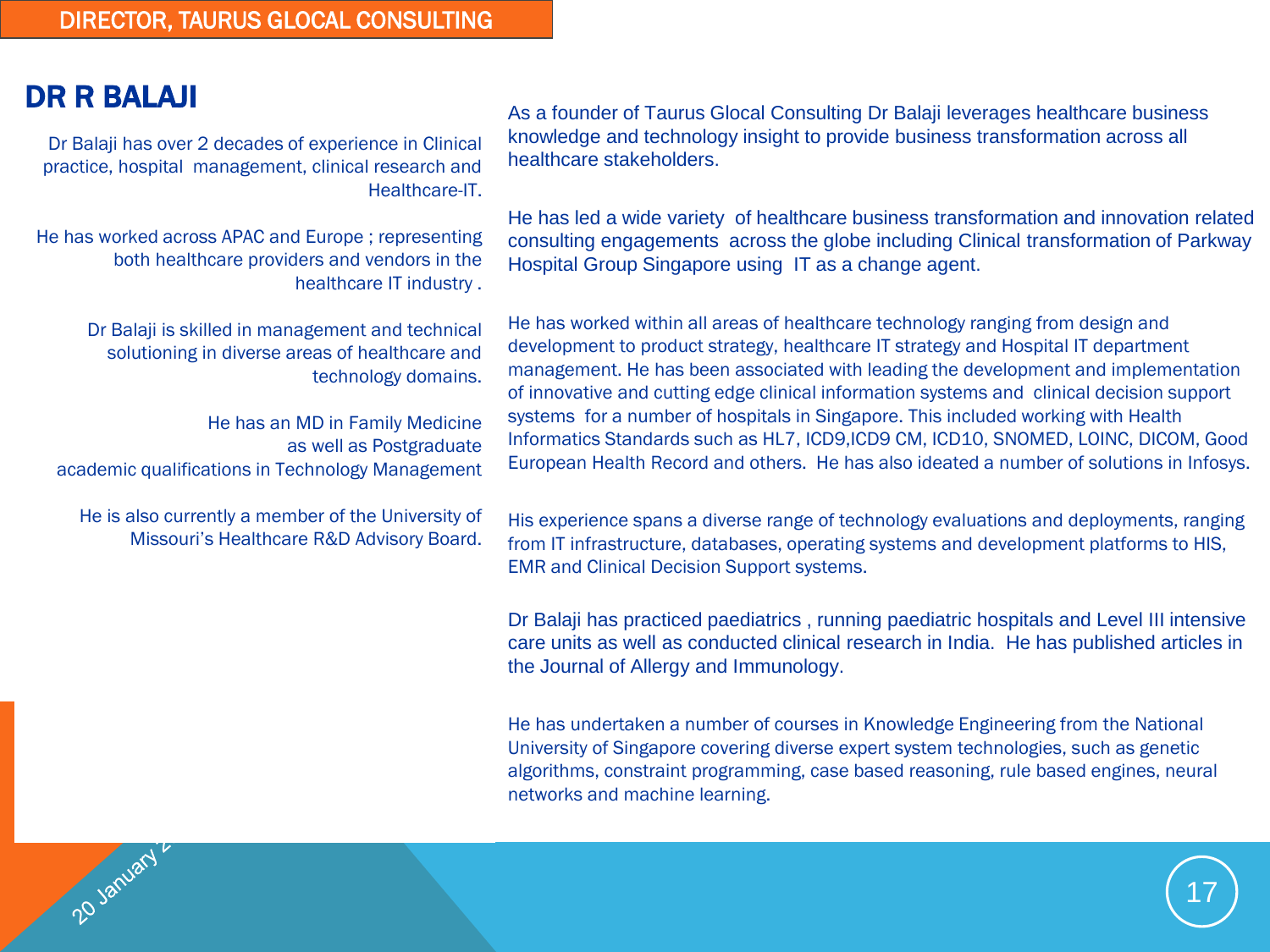#### DIRECTOR, TAURUS GLOCAL CONSULTING

#### DR PANKAJ GUPTA

Dr Gupta is a qualified Dental Surgeon with an Executive MBA from IIMB. He also has a PG Diploma in Computers and a Special Diploma in Bioinformatics. Dr Gupta is a NABH and ISO certified consultant. He has applied Healthcare Quality standards for Healthcare process optimization.

Dr. Gupta has over 2 decades of Healthcare industry experience which enabled process improvements, IT cost reduction, organization change management, and business transformation through implementation of Healthcare-IT solutions for Hospitals, Life-sciences and Pharma companies.

Dr Gupta has been on the academic advisory board of IIHMR Delhi, a leading healthcare management institute.

Dr Gupta is a member of the ICT subgroup of SIC in Health, part of the National Innovation Council under the Prime Minister's Office, GOI

Dr Gupta is a Board Member of HIMSS India Chapter.

Dr Gupta is Health Innovator in Residence @ The International Centre for Health Innovation, Richard Ivey School of Business, The University of Western Ontario.

1/20/2022

As a founder of Taurus Glocal Consulting Dr Gupta leverages healthcare business knowledge and technology insight to provide business transformation across all healthcare stakeholders.

Has played a vital role in meta data and data standards consulting with Ministry of Health and family welfare, Govt of India.

Clinical transformation of Max Healthcare using IT as a change agent. Handled the complete ITO as the P&L leader from Perotsystems.

As part of Infosys - Healthcare-IT standards consulting for a large HIS company in US. As part of Infosys - Provided strategy consulting to a large pharmaceutical packaging company to conceptualize and build the first ever online comprehensive chronic care management program.

Developed EHR product for Infosys as part of the Canada eHealth go to market strategy.

Setting up of captive offshore centre for CERNR, a market leader in Hospital information systems, for R&D, cost arbitrage and market outreach.

At FCG, Conceptualized and implemented business transformation services for large US hospitals e.g. by building 24/7 IT operations support.

As part of Satyam – Setup the PMO and implemented the first FDA validated offshore services centre in India for a UK based Pharma company.

As part of Applied Biosystems Inc., a sister concern of Celera Genomics - Led a project for building an intelligent configurator to support the selection of DNA molecules for the Microarray plates, involved in the Human Genome project.

Aetna: Developed a Health plan configurator for Claims. This is to develop an actuarial engine that enables the brokers & underwriters to do need analysis and configure the best health Insurance plan for members. The rule based system also had a intelligent rating engine to calculate the risks due to fraud and abuse.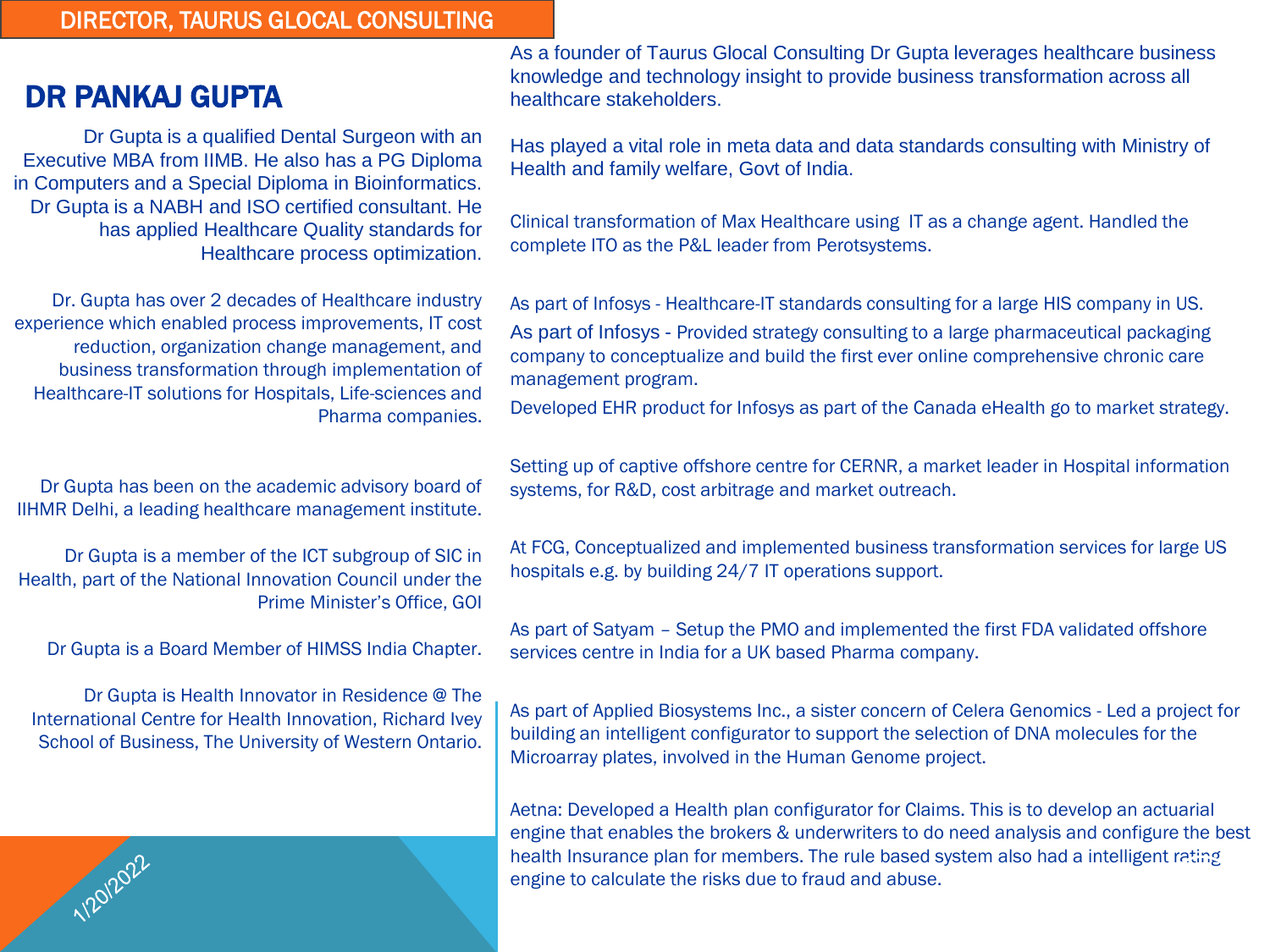### DR PANKAJ GUPTA – KEY TRANSFORMATION PROJECTS

MDDS - Has played a vital role in meta data and data standards consulting with Ministry of Health and family welfare, Govt of India.

**Max Healthcare Transformation** - Handled the complete ITO for 12 Hospitals of Max Healthcare as the P&L leader from Perotsystems.

Infosys - Developed HIE product for the Canada eHealth go to market strategy.

CERNER – Trained 150 fresh Engineering, Biotech, MedTech Grads. Setup up captive offshore Engineering centre in Bangalore.

CPOE Evaluation tool for The LeapFrog Group. Now adopted by ONC US Govt.

FCG 24/7 Hospital IT management – follow the sun model

Genes Patent - Satyam Bioinformatics team found unique genes in the malaria vector.

Human Genome Project – DNA Microarray Configurator plugin between CRM and ERP. Patented by Applied Biosystems [ABI] – Thermofisher Scientific. 19<br>19 Marca 1990<br>1991 - Johann Johann Johann Johann Johann Johann Johann Johann Johann Johann Johann Johann Johann Johann Joha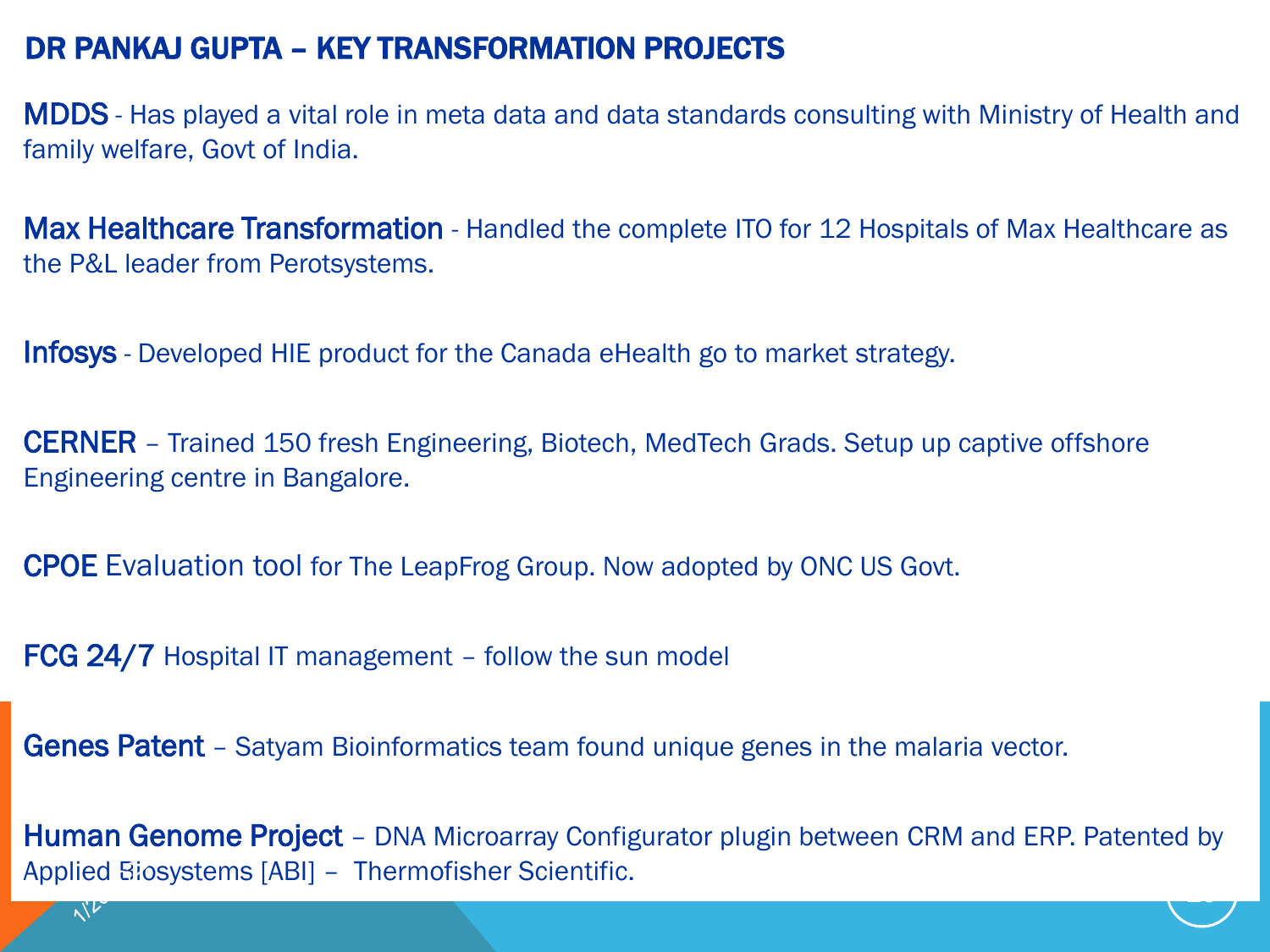#### DR GUPTA'S PAST HOSPITAL HEALTHTECH EXPERIENCE

| <b>HOSPITAL'S</b><br><b>NAME</b>                                       | <b>LOCATION</b>                                       | <b>SCOPE OF SERVICES</b>                                                                                                                                                                                                                                                                                                                                                                                                                                                               | <b>PERIOD</b> | <b>ROLE</b>                                                                                           |
|------------------------------------------------------------------------|-------------------------------------------------------|----------------------------------------------------------------------------------------------------------------------------------------------------------------------------------------------------------------------------------------------------------------------------------------------------------------------------------------------------------------------------------------------------------------------------------------------------------------------------------------|---------------|-------------------------------------------------------------------------------------------------------|
| <b>MAX</b><br><b>HEALTHCARE</b><br><b>GROUP OF</b><br><b>HOSPITALS</b> | <b>8 Hospitals</b><br>existing and 4<br>new Hospitals | <b>Total IT Outsourcing: Planning, Implementation and Support - including</b><br>Equipment Planning, Hardware, Software, System Integration, Services.<br>Integration with Medical Devices - ICU, ECG, EEG, LIMS, Lab Analysers,<br>CT, MRI, Modalities, RIS, PACS, Surgery, Scopes, Bar Code, Medication<br>Administration and Nursing Devices, Computer on Wheels, Mobile CPOE<br><b>Orders Devices, Retail Pharmacy, CRM, Physician Mobile, Remote</b><br><b>Monitoring Devices</b> | 2009-2010     | <b>P&amp;L Leader for</b><br>Perotsystems,<br><b>Client Executive</b><br>for Max<br><b>Healthcare</b> |
| <b>CERNER'S</b><br><b>HOSPITAL</b><br><b>CUSTOMERS</b>                 | <b>Across</b><br><b>USA</b>                           | Engineering new solutions and Support services - Bug Fixing and Call<br>Center support for US Hospitals. Integration with Medical Devices - ICU,<br>ECG, EEG, LIMS, Lab Analysers, CT, MRI, Modalities, RIS, PACS, Surgery,<br>Scopes, Nursing Devices, BCMA, CPOE, CRM, Mobiles.                                                                                                                                                                                                      | 2005-2006     | <b>Client Executive</b><br>and Engineering<br><b>Manager</b>                                          |
| UHHS,                                                                  | <b>CLEVELAND</b><br>OH,<br><b>USA</b>                 | Planning, Implementation and Support for the software application<br>portfolio for the IT Dept. Includes planning, implementation and<br><b>Integration with Hospital Equipments.</b>                                                                                                                                                                                                                                                                                                  | 2003-2005     | Project<br><b>Manager with</b><br><b>FCG</b>                                                          |
| UMMHC,                                                                 | BOSTON,<br><b>USA</b>                                 | Planning, Implementation and Support for the software application<br>portfolio for the IT Dept. Includes planning, implementation and<br>Integration with Hospital Equipments.                                                                                                                                                                                                                                                                                                         | 2003-2005     | Project<br><b>Manager with</b><br><b>FCG</b>                                                          |
| <b>NYU MEDICAL</b><br><b>CENTRE</b>                                    | NY,<br><b>USA</b>                                     | Planning, Implementation and Support for the software application<br>portfolio for the IT Dept. Includes planning, implementation and<br><b>Integration with Hospital Equipments.</b>                                                                                                                                                                                                                                                                                                  | 2003-2005     | Project<br><b>Manager with</b><br><b>FCG</b>                                                          |
| <b>NY BLOOD</b><br><b>BANK</b>                                         | NY,<br><b>USA</b>                                     | Planning, Implementation and Support for the software application<br>portfolio for the IT Dept. Includes planning, implementation and<br>Integration with Hospital Equipments.                                                                                                                                                                                                                                                                                                         | 2003-2005     | Project<br><b>Manager with</b><br><b>FCG</b>                                                          |
| <b>ARDENT</b><br><b>HEALTHCARE</b>                                     | NM,<br><b>USA</b>                                     | Planning, Implementation and Support for the software application<br>portfolio for the IT Dept. Includes planning, implementation and<br><b>Integration with Hospital Equipments.</b>                                                                                                                                                                                                                                                                                                  | 2003-2005     | Project<br><b>Manager with</b><br><b>FCG</b>                                                          |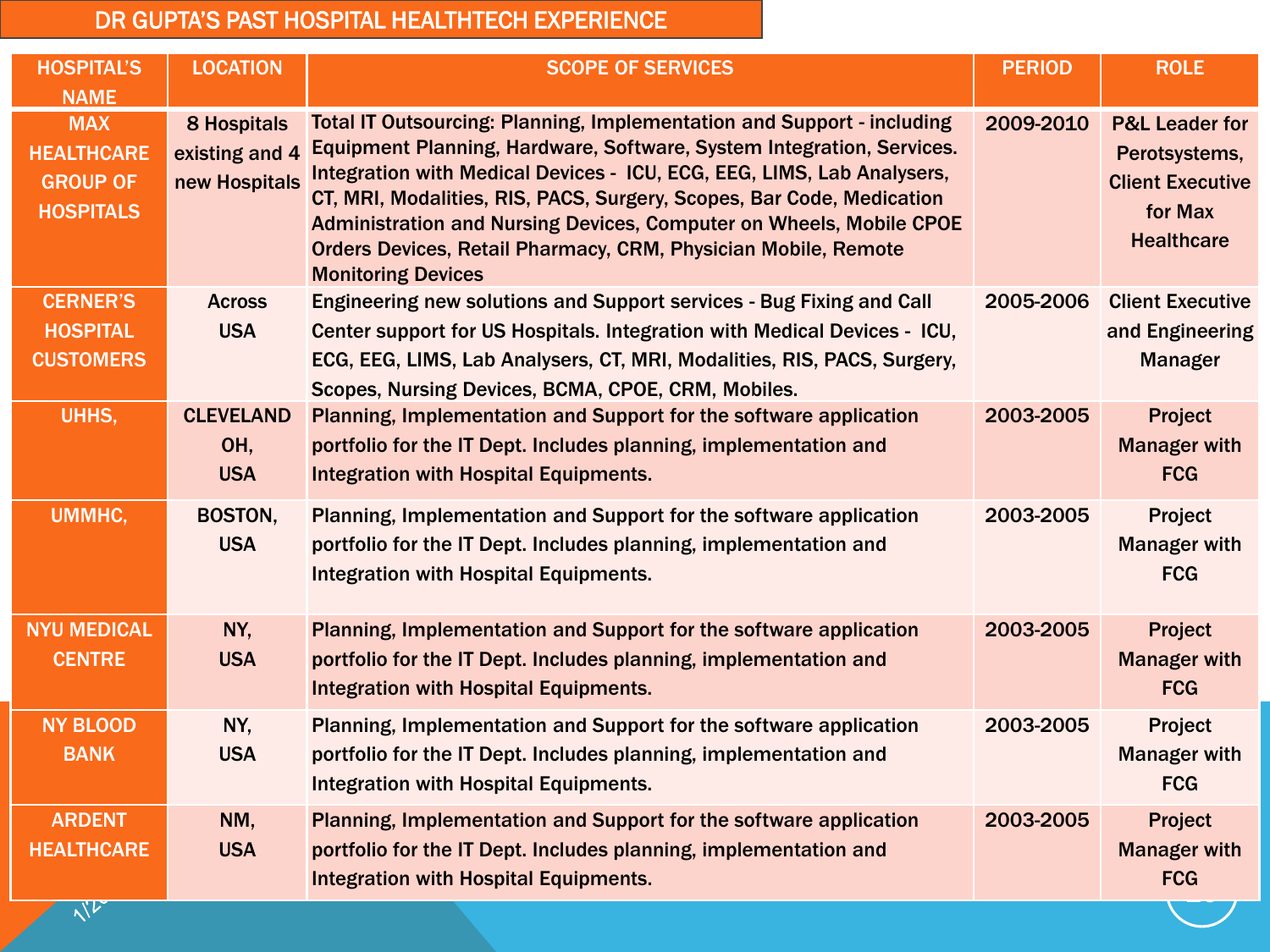#### DR GUPTA'S PAST MEDTECH EXPERIENCE

1/20/2022

| <b>CLIENT'S NAME</b>                                                      | <b>LOCATION</b>                                       | <b>SCOPE OF SERVICES</b>                                                                                                                                                                                                                                                                                                                                                                                                                                              | <b>PERIOD</b> |
|---------------------------------------------------------------------------|-------------------------------------------------------|-----------------------------------------------------------------------------------------------------------------------------------------------------------------------------------------------------------------------------------------------------------------------------------------------------------------------------------------------------------------------------------------------------------------------------------------------------------------------|---------------|
| <b>SEILER</b><br><b>FOUNDATION,</b><br><b>IROC EYE</b><br><b>HOSPITAL</b> | <b>GERMANY</b>                                        | Worked with an German Angel fund as Digital Product Design and Strategy<br>consultant. Social Media, Mobile Health Devices, Remote monitoring devices,<br>LIMS, Lab Analysers, Imaging Devices, PACS, HIS, HIE, AI, Cloud, CRM, IoT, Chronic<br><b>Disease Management.</b>                                                                                                                                                                                            | 2015          |
| <b>NORWEST</b><br><b>VENTURE</b><br><b>PARTNERS,</b><br><b>ATTUNE</b>     | <b>INDIA</b>                                          | Worked with a large US based PE fund, to advise on their Digital Healthcare<br>investments in India. The India fund size was approx \$25 Million. Social Media,<br>Mobile Health Devices, Remote monitoring devices, LIMS, Lab Analysers, Imaging<br>Devices, PACS, HIS, HIE, AI, Cloud, CRM, IoT, Chronic Disease Management.                                                                                                                                        | 2011-2014     |
| <b>CANT DECLARE</b><br><b>DUE TO NDA</b>                                  | <b>INDIA</b>                                          | Strategic consulting for a \$100 Million Pharma packaging company transforming<br>into a social media, mobile health PDA, analytics, cloud, CRM, IoT business for<br><b>Chronic Disease Management in India and APAC.</b>                                                                                                                                                                                                                                             | 2007-2009     |
| <b>AGILENT LIFE</b><br><b>SCIENCES</b>                                    | <b>CALIFORNIA</b><br><b>USA</b>                       | I developed a data warehouse to integrate the pharmacogenomics, data with<br>pharmacovigilance, clinical trials data, toxicology data, gene expression and SNP<br>data from the research lab devices and also external data from public domain<br>sources to give an integrated view to the scientists for doing cross analysis.                                                                                                                                      | 2001-2003     |
| <b>JOHNSONS</b><br><b>AND</b><br><b>JOHNSONS</b>                          | <b>RARITAN</b><br><b>NJ</b><br><b>USA</b>             | Lifesciences Data Analytics Expert (Drug Discovery and Clinical Trials): Built-up<br>Satyam's Lifesciences unit which included recruiting, training, project planning and<br>business development. Data Mining, Artificial Intelligence, Machine Learning,<br>Neural Networks, Apriori, Self Organizing Maps, Genetic Algorithm, etc. Pattern<br>Recognition. Image Recognition. Predictive Analysis. Parallel Processing, Super<br>Computing, Cluster Computing etc. | 2001-2003     |
| <b>HUMAN GENOME</b><br><b>PROJECT</b>                                     | <b>FOSTER CITY</b><br><b>CALIFORNIA</b><br><b>USA</b> | I developed a intelligent Configurator for the DNA Oligo factory genetics,<br>genomics lab devices - Probe, Oligo, PCR in Applied Biosystems Inc.                                                                                                                                                                                                                                                                                                                     | 1999-2001     |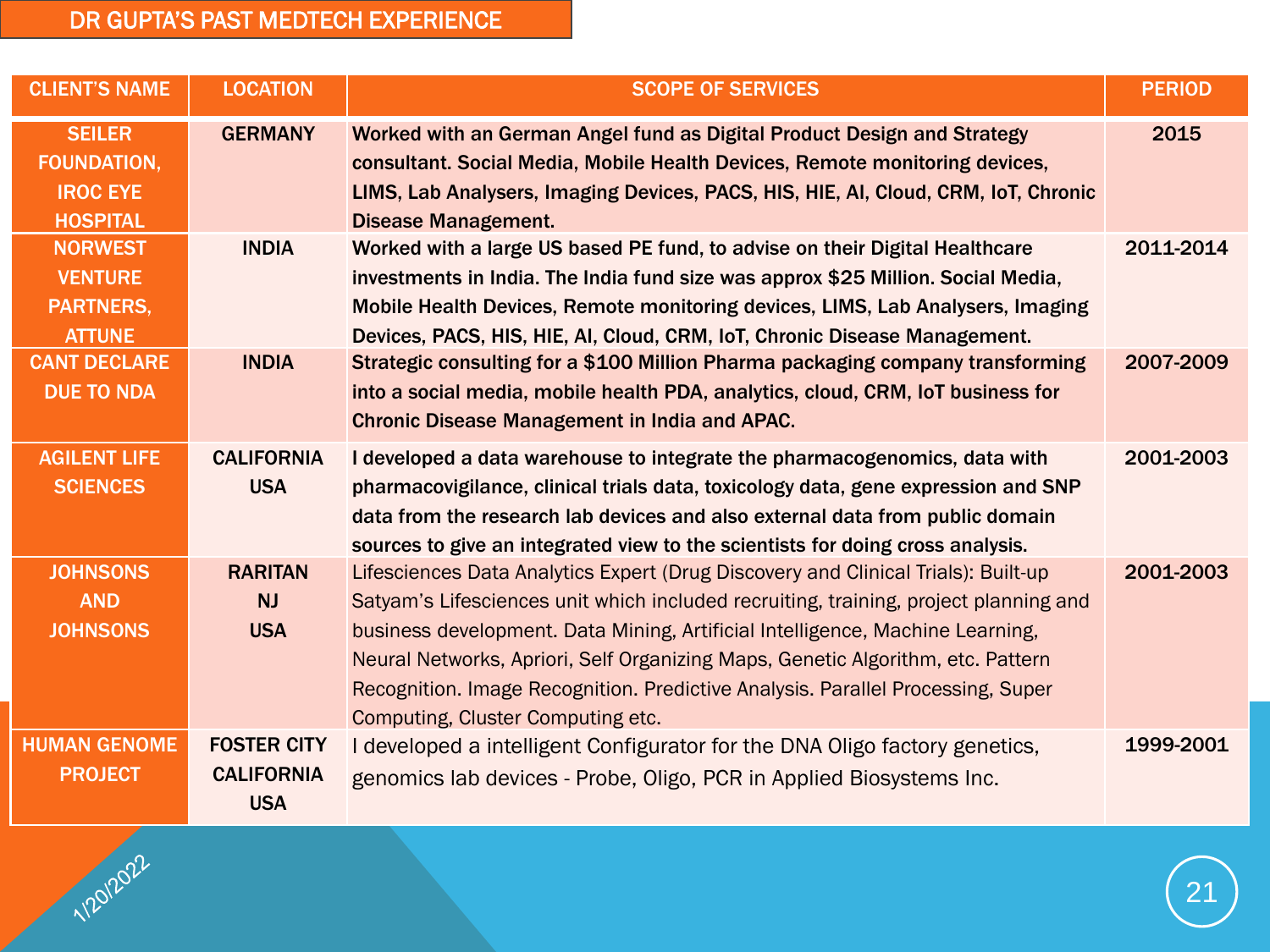# CASE STUDY : MAX HEALTHCARE

#### Phase I: Infrastructure Upgrade completed

- Centralized Service Desk for L1 support and triage to L2 and L3 teams
- Converted the P2P network to a MPLS private cloud
- HIS and all other software applications of 7 Max hospitals are now running from the Dell data center
- HIS re-engineered and stabilized to take the load of new environment
- Integration with Medical Devices ICU, ECG, EEG, LIMS, Lab Analysers, CT, MRI, Modalities, RIS, PACS, Surgery, Scopes etc.
- Bar Code, Medication Administration and Nursing Devices
- Computer on Wheels, Mobile CPOE Orders Devices
- Retail Pharmacy, CRM, Physician Mobile, Remote Monitoring Devices

#### Phase II: Implementing Electronic Health Record System - Completed

#### Phase III: Implementing mobile solutions for telemedicine

#### and creating Health Information Exchange

#### Business Benefits realized by Max Healthcare:

- Infrastructure is now ready to take the load of decision-support and clinical applications
- Cloud-based plug-n-play environment for new facilities coming up across India
- Business downtime due to infrastructure and HIS outages is history
- Hospital process re-engineering for clinical transformation done



**Extensive press coverage in Aug/Sep 2010 followed by Cover story in eHealth magazine Oct/2010 issue**